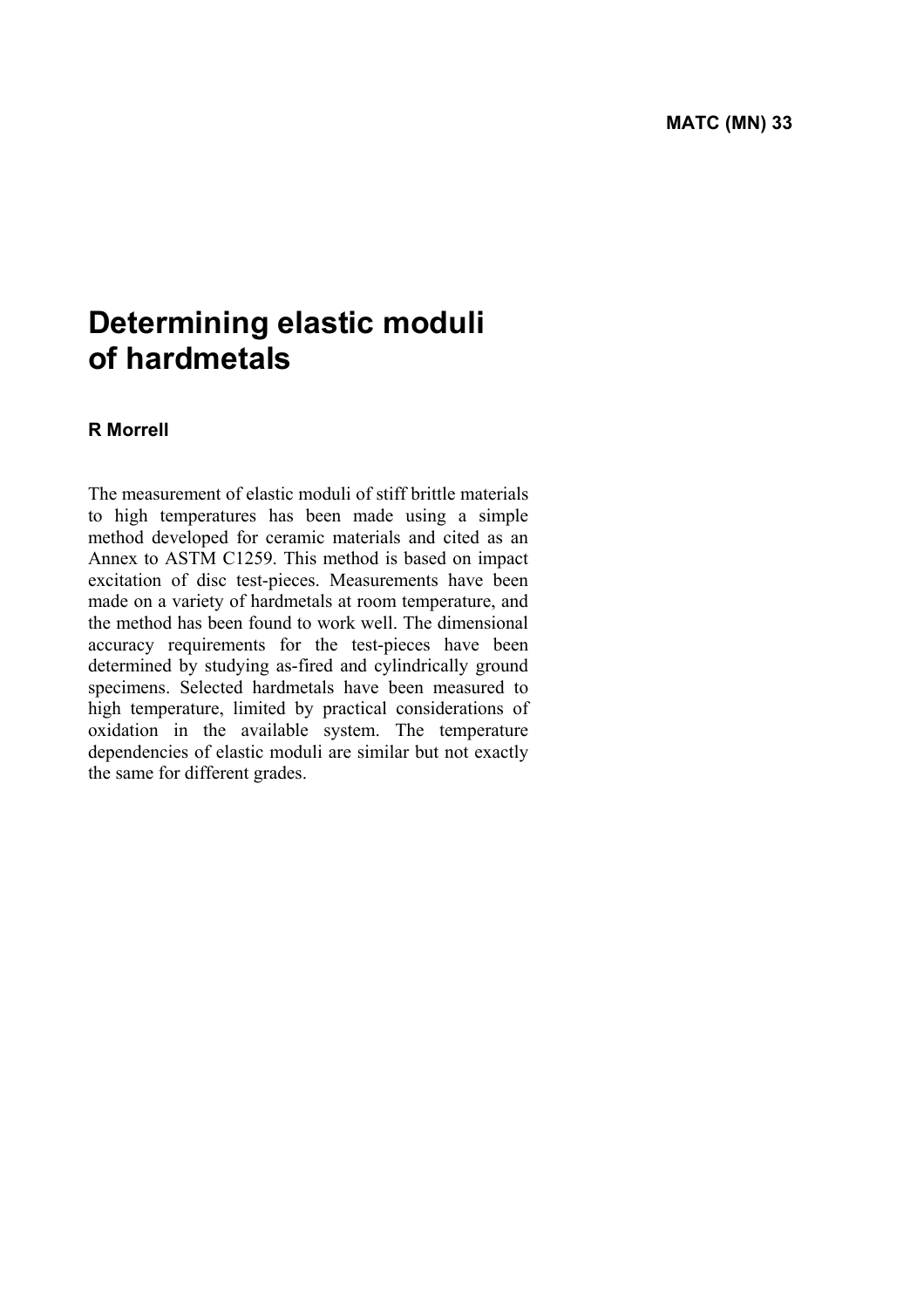## **Introduction**

Increasingly elastic modulus measurements are required for numerical modelling purposes as input to finite element calculations, yet are often inaccurately measured or reported, especially for brittle materials where strains to failure are small, and strain-gauging techniques therefore not particularly accurate. This Measurement Note reports a study of the applicability of the impact excitation (natural frequency) method applied to disc test-pieces, which are usually readily prepared. This method is given as an annex in ASTM C1259 for advanced technical ceramics, but is not widely used or reported.

## **Test method**

The method involves striking a disc test-piece and detecting the vibration modes. When struck at the centre, an axisymmetrical, 'diaphragm' mode results, with a circular node at approximately 0.68 of the disc radius. If the disc is struck on the nodal circle, the principal mode of vibration is 'saddle-shaped'. This latter has a distinctly lower frequency. The ratio of these frequencies, coupled with the disc thickness to diameter ratio, gives Poisson's ratio, ν, through a look-up table or algorithm. Either of the frequencies combined with the disc dimensions and mass gives Young's modulus, *E*. Young's modulus and Poisson's ratio then gives shear modulus, *G*. Unlike other methods, the disc method provides Poisson's ratio directly, rather than by combining separate measurements of E and G, which is inherently a less accurate method. The formulae are given in the standard

Practically, the disc can be struck with a ball on a plastic strip allowing a single strike to be made, the correct position being targeted. The induced vibrations can be detected using a microphone or piezoelectric sensor, and the natural vibration frequencies are determined using a Fourier transform frequency analyser, from which the relevant frequencies can be identified. In practice, the ratio of the two relevant frequencies must fall within a range of 1:1.4 to 1:1.7. From prior approximate knowledge of  $E$  and  $v$ , the relevant frequencies

can be estimated, so narrowing the search and homing in on the correct peaks. A commercial IMCE RFDA System 23 apparatus was used.

To extend the test to elevated temperature, it is necessary to replace the striker with a remote tapping device. In the present work, small ruby balls, 2 mm in diameter, were dropped down a tube to strike the test-piece surface. Striking near the edge excites both relevant modes of vibration, allowing both frequencies to be measured for a single strike. The vibration spectrum was detected using a piezo-sensor to which a long sensing rod of very low, and thus non-interfering, vibration frequency was attached to reach in through an aperture in the furnace wall and to rest on the test-piece surface near its edge. As the temperature is raised, the frequency shift is followed. For this work, a Lemmens Elektronika BV 'Grindosonic' Mk V and a Hewlett Packard 'Dynamic Signal Analyser No. 35665A' were used, previously calibrated against independent countertimers. The test-pieces were supported on a small pad of ceramic fibre insulation titled at a small angle to the horizontal to ensure the ruby balls rolled off after contact and did not interfere with subsequent measurements

## **Test materials**

Test materials of various grades were supplied by UK-based manufacturers in the form of discs (Table 1).

| <b>Supplier</b> | Material grade/code | Density, Mg/m <sup>3</sup> |
|-----------------|---------------------|----------------------------|
|                 | $6\%$ Co            | $14.96 \pm 0.01$           |
|                 | 6% Co/3% Ni         | $14.50 \pm 0.02$           |
|                 | $11\%$ Co           | $14.36 \pm 0.01$           |
| ∍               | 9%Co                | $14.44 \pm 0.02$           |
| $\mathbf{c}$    | 8.5% Co             | $14.81 \pm 0.02$           |
|                 | $10\%$ Co           | $14.45 \pm 0.02$           |
|                 | 15% Co              | $14.02 \pm 0.02$           |

**Table 1 – Materials used** 

The discs were about 2 mm thick and 30-40 mm diameter prepared by grinding on both faces, initially without peripheral grinding, and later peripherally ground by mounting onto a mandrel and cylindrically grinding.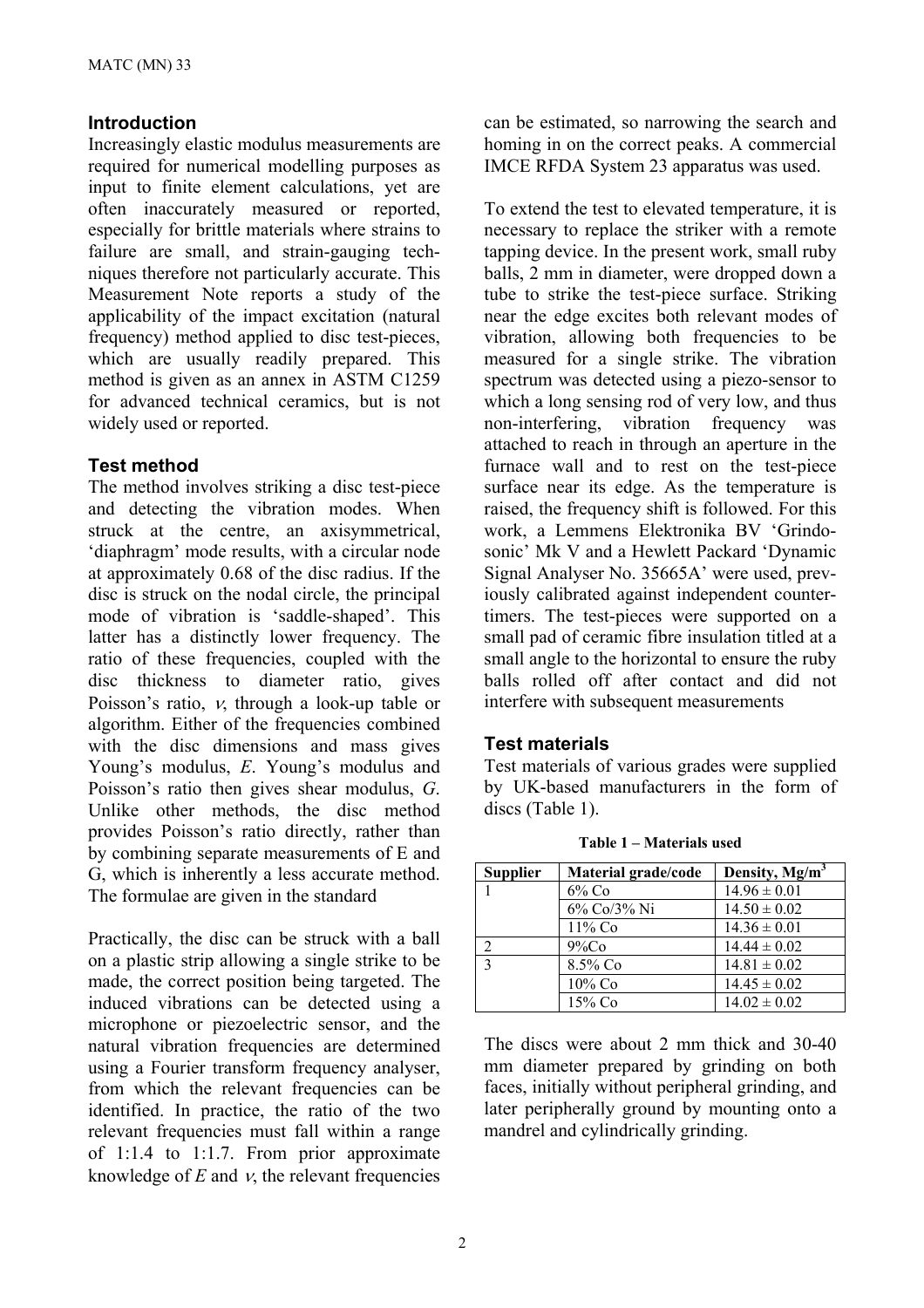

(b)

**Figure 1:** (a) Young's modulus, (b) shear modulus, for four materials, showing improvements in reproducibility after cylindrical grinding.

#### **Room temperature measurements**

Initial tests were made on disc samples pressed to shape or cut from bars. The as-sintered bars were not perfectly round, those from supplier 1 having a flattened region, and those from supplier 3 being oval. The result was some scatter between test-pieces, and in the case of SHM02M, the frequency peaks showed some doubling. Figure 1 shows the results for *E* and *G* obtained using average thickness and diameter of the discs. After cylindrical grinding the roundness was improved from  $\pm 0.1$  mm to better than  $\pm 0.01$  mm, and the reproducibility of the measurements was much improved. The two frequencies of interest for this work were in the range 10 -12 kHz and 15 -18 kHz for the sizes of test-piece used.

Figure 2 shows a correlation of the measurements of Young's and shear moduli and Possion's ratios with total nominal metal content, compared with correlations computed using Doi *et al.*'s data (2) and average data trends from Brookes (3). The Doi correlation seems to predict lower values of *E* than measured, while the correlation with Brookes' data seems nearer to actuality. It should be noted that in all cases porosity has been ignored, although small amounts may have a secondary effect on the results.

#### **High-temperature measurements**

Tests were made on discs from supplier 1 after cylindrical grinding. The temperature was raised in a series of steps and allowed to equilibrate for 10-15 minutes before making the measurements. It proved readily possible to follow the shift in frequency with temperature up to typically 700 °C, but oxidation in the unsealed furnace system, despite argon gas flushing, limited the value of the results. Consequently test temperatures were limited to 500-600 °C at which mass oxidative gains were negligible.

Figure 3 shows the results for the 6% Co hardmetal. There is a clear non-linear drop with increasing temperature for both *E* and *G*, while Poisson's ratio increases slightly with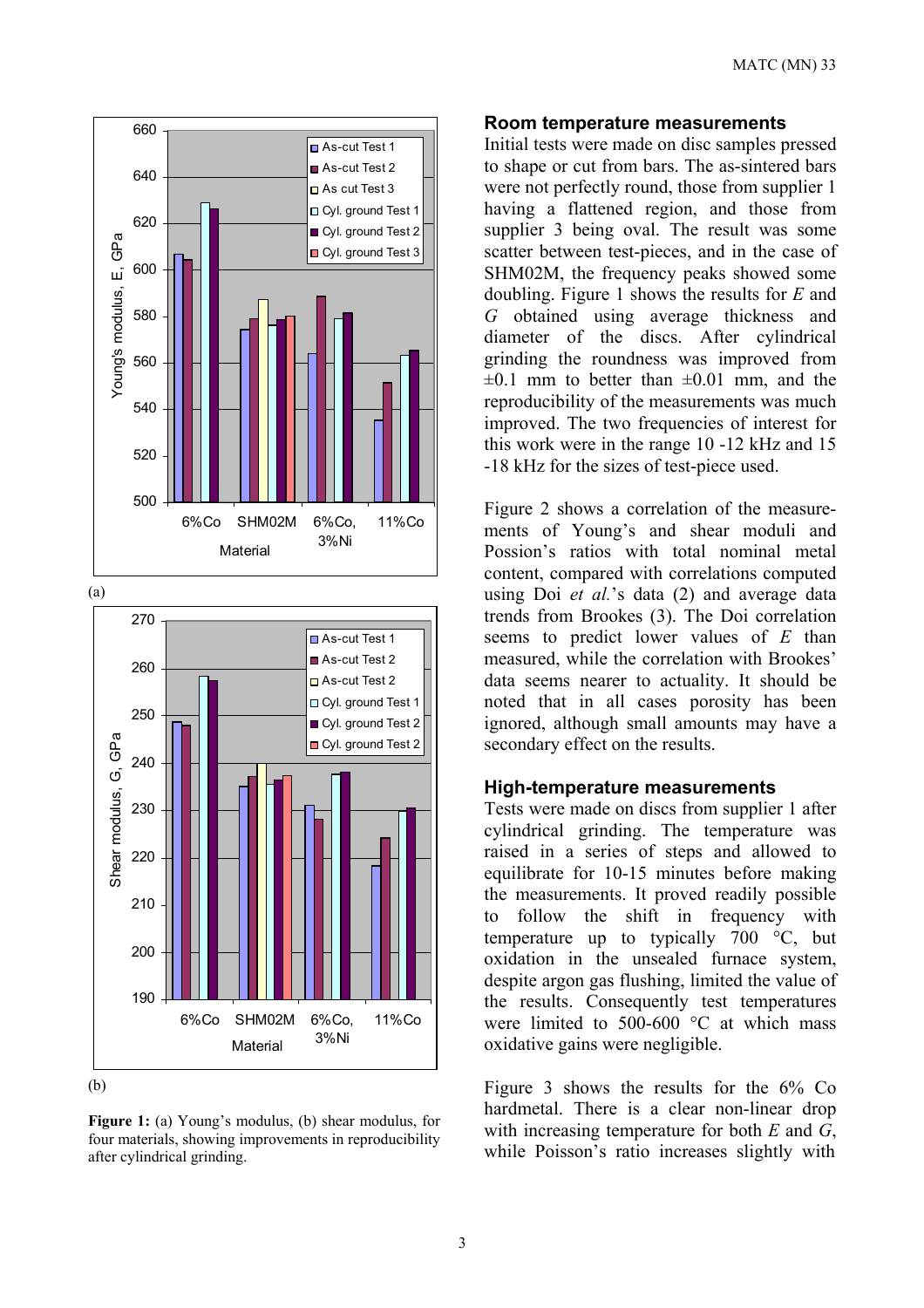

**Figure 2:** Correlation of measured (a) Young's modulus and (b) shear modulus with total metal content, compared with correlations calculated from the data of Doi *et al.* (2) using research data and by Brookes (3) using commercial data.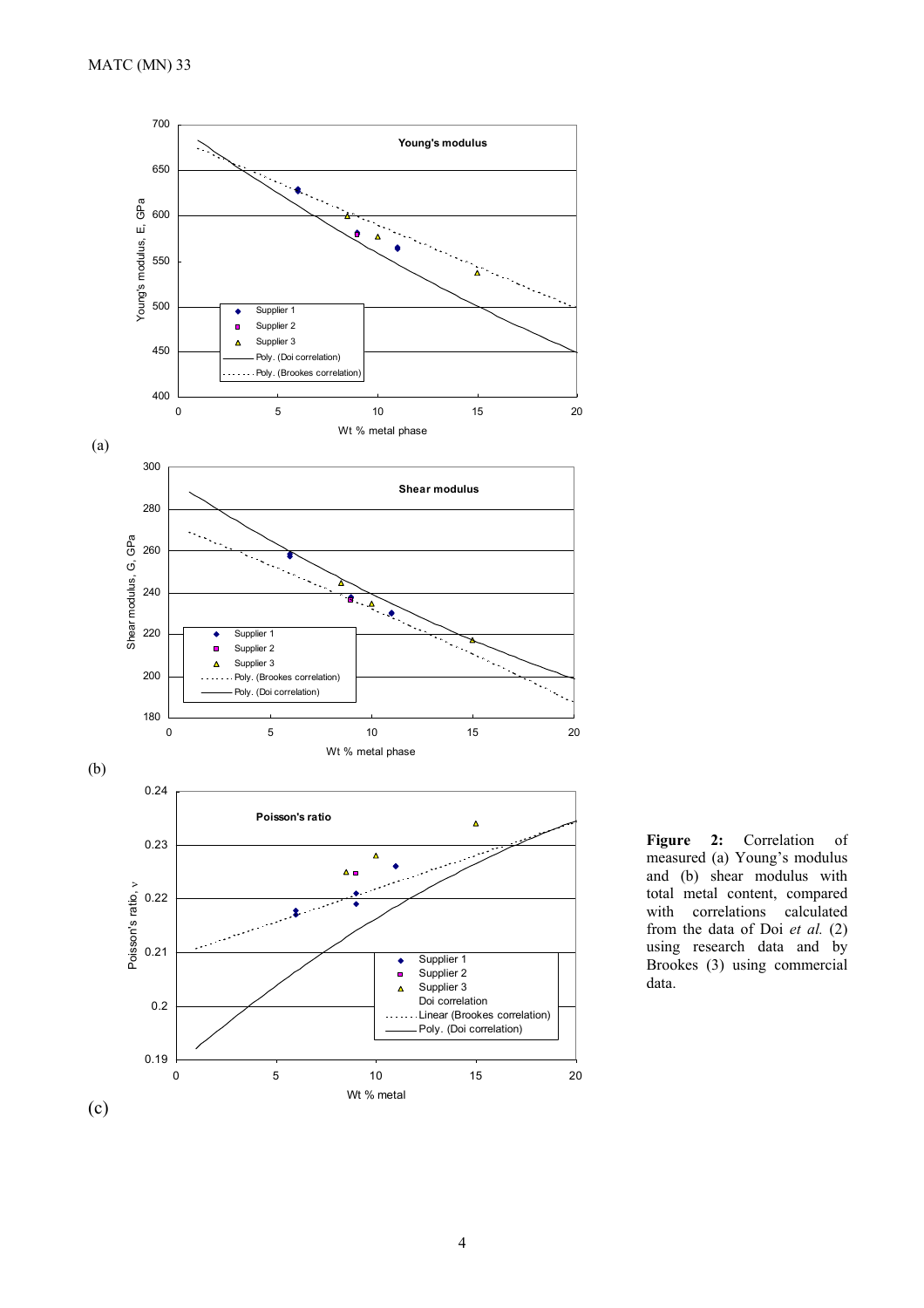

**Figure 3** – (a) Young's modulus, (b) shear modulus, and (c) Poisson's ratio as a function of temperature for 6% Co hardmetal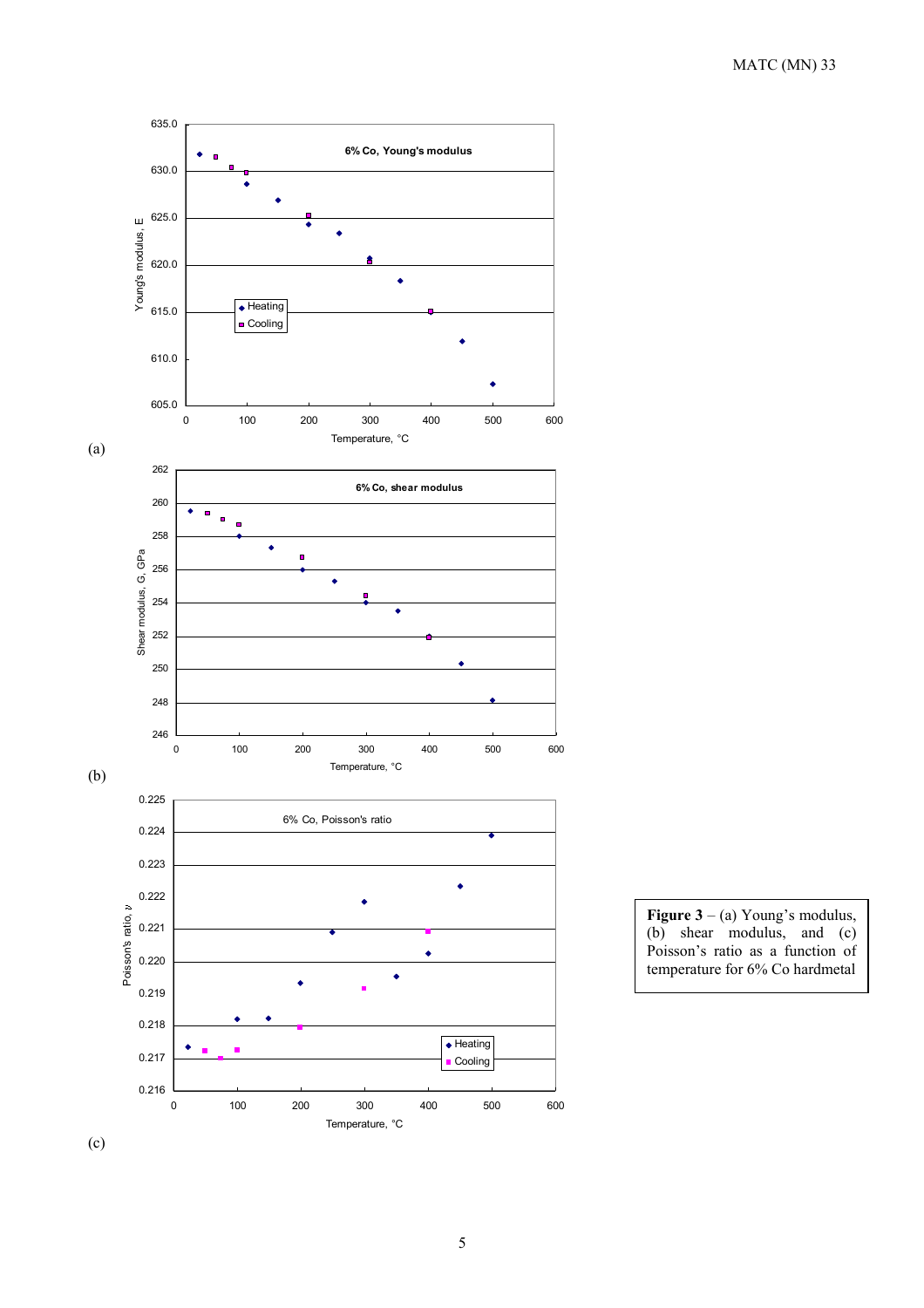increasing temperature. The scatter in the data probably originates from variable deviations between the furnace thermocouple temperature and the actual test-piece temperature in the presence of argon gas flushing.

Tests on the 6%Co/3%Ni and the 11% Co materials showed similar trends, although the former of these showed some unusual fluctuations in data during the first thermal cycle which may be related to annealing effects in the mixed binder phase. In order to establish whether there is a universal relationship for the temperature dependence, the data were normalised using the room temperature value, and the plots are shown in Figure 4. There is a small variation in the trends with temperature, suggesting that the materials behave similarly but not equivalently. The approximate linear temperature coefficients up to about 300 °C are:

 $E: -48 \times 10^{-6}$  °C<sup>-1</sup> *G*:  $-54 \times 10^{-6} \, \text{°C}^{-1}$ ,  $v: +44 \times 10^{-6}$  °C<sup>-1</sup>.

These data are all uncorrected for thermal expansion of the materials, i.e. are based on room-temperature dimensions.

Oxidation seems to be clear limitation to the test in the present facility. The natural frequencies could probably be measured to temperatures higher than 700 °C without difficulty if an inert atmosphere can be maintained. This would need modifications to the equipment to have a sealed furnace, replacing the ball-drop mechanism with a striker as used by the IMGC system, and detecting the frequencies using a microphone and waveguide, rather than a piezotransducer.

## **Error analysis**

For the typical dimensions and mass of the discs used in this work, the Table 2 shows the contributions of each practically achievable measurement accuracy level to the accuracy of the results. It can be seen that the principal source of error is the thickness, so it is important to achieve good parallelism and to measure to the nearest 0.002 mm. The second most important factor is the diameter, and as

this work has shown it is desirable to cylindrically grind as-sintered discs or slices from bars to improve roundness and reduce errors. In contrast, mass and frequency measurement provide minor contributions. Allowing for both measurement accuracy and dimensional perfection, an overall accuracy of better than 1% in Young's modulus should be readily attainable. The accuracy of the shear modulus is slightly worse. Poisson's ratio can be determined only to an accuracy of about 5% overall, and this accounts for the greater scatter seen in Figures 3(c) and 4(c).

|  | Table 2 – Error analysis |
|--|--------------------------|
|  |                          |

| <b>Parameter</b>       | <b>Practical</b>           | <b>Effect on elastic property</b> |           |         |  |
|------------------------|----------------------------|-----------------------------------|-----------|---------|--|
|                        | accuracy                   | E                                 | G         | ν       |  |
| Diameter               | $0.01$ mm<br>or $0.03\%$   | 0.07%                             | $0.04\%$  | 1.3%    |  |
| <b>Thickness</b>       | $0.002$ mm<br>or $0.1\%$   | 0.12%                             | 0.30%     | 1.1%    |  |
| Mass                   | $0.0005$ g<br>or 0.002%    | 0.03%                             | $0.04\%$  | 0.3%    |  |
| Freq. 1                | $0.005$ kHz<br>or $0.03\%$ | 0.02%                             | $>0.04\%$ | $1.1\%$ |  |
| Freq. 2                | $0.005$ kHz<br>or $0.05%$  | 0.05%                             | $0.04\%$  | 1.6%    |  |
| Additively<br>combined |                            | $0.3\%$                           | 0.46%     | $5.2\%$ |  |

## **Summary**

- The disc impact excitation method has been found to be a quick and simple way of measuring elastic properties of hardmetals at room and elevated temperature.
- It can produce accurate data provided that the test-pieces are of accurate dimensions and of homogeneous density. To make measurements accurate to about 1% for *E* and *G*, the necessary actual dimensional precision (and measurement accuracy) on test-pieces are considered to be: Parallelism of faces:  $\pm 0.002$  mm Roundness of perimeter:  $\pm 0.01$  mm
- The example data produced are in line with extant correlations with wt% metal phase.
- The high-temperature variation of elastic properties can be determined by this technique, limited by the ability to restrict oxidation. Similar but not equivalent trends are shown by materials of different binder phase content.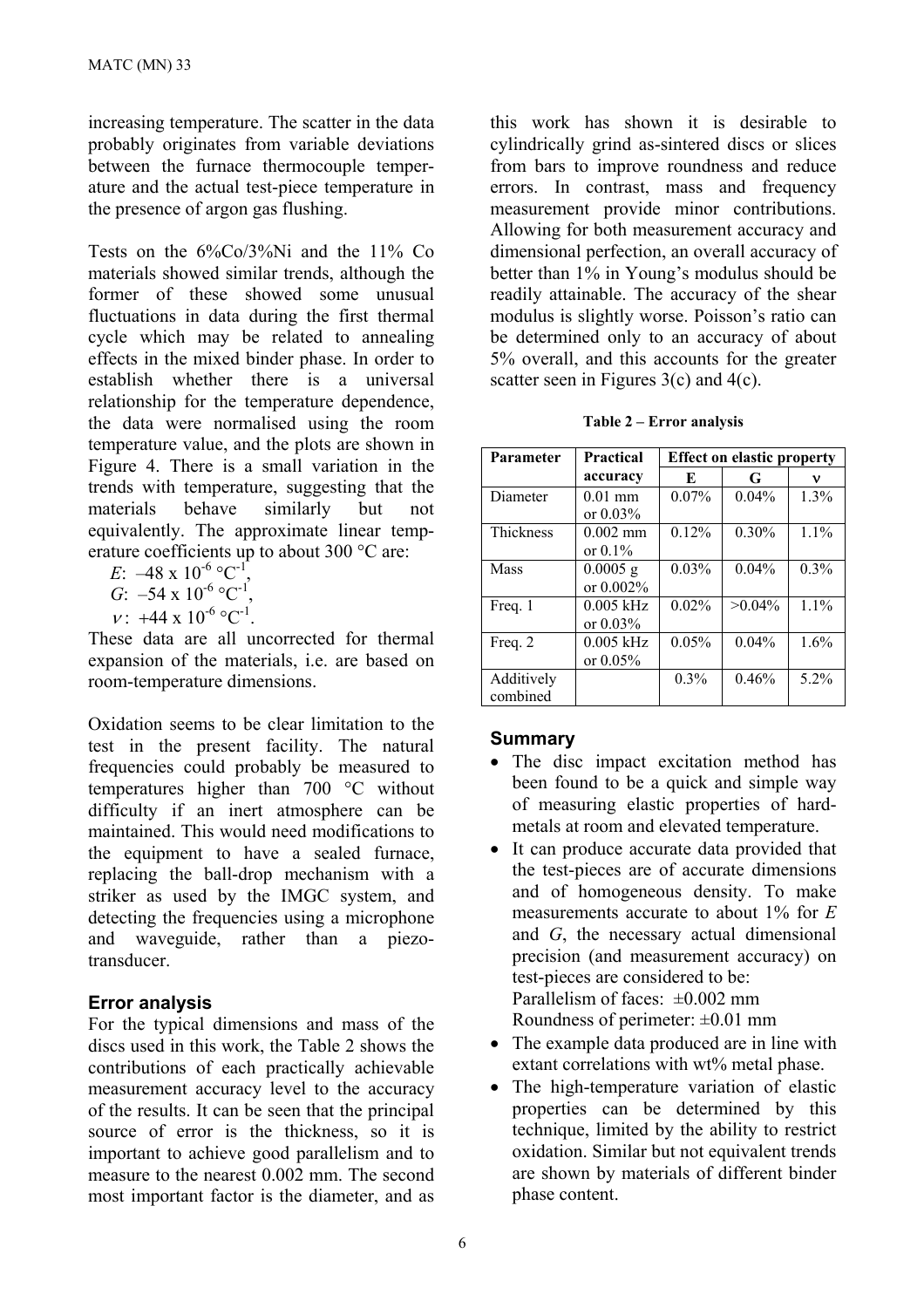